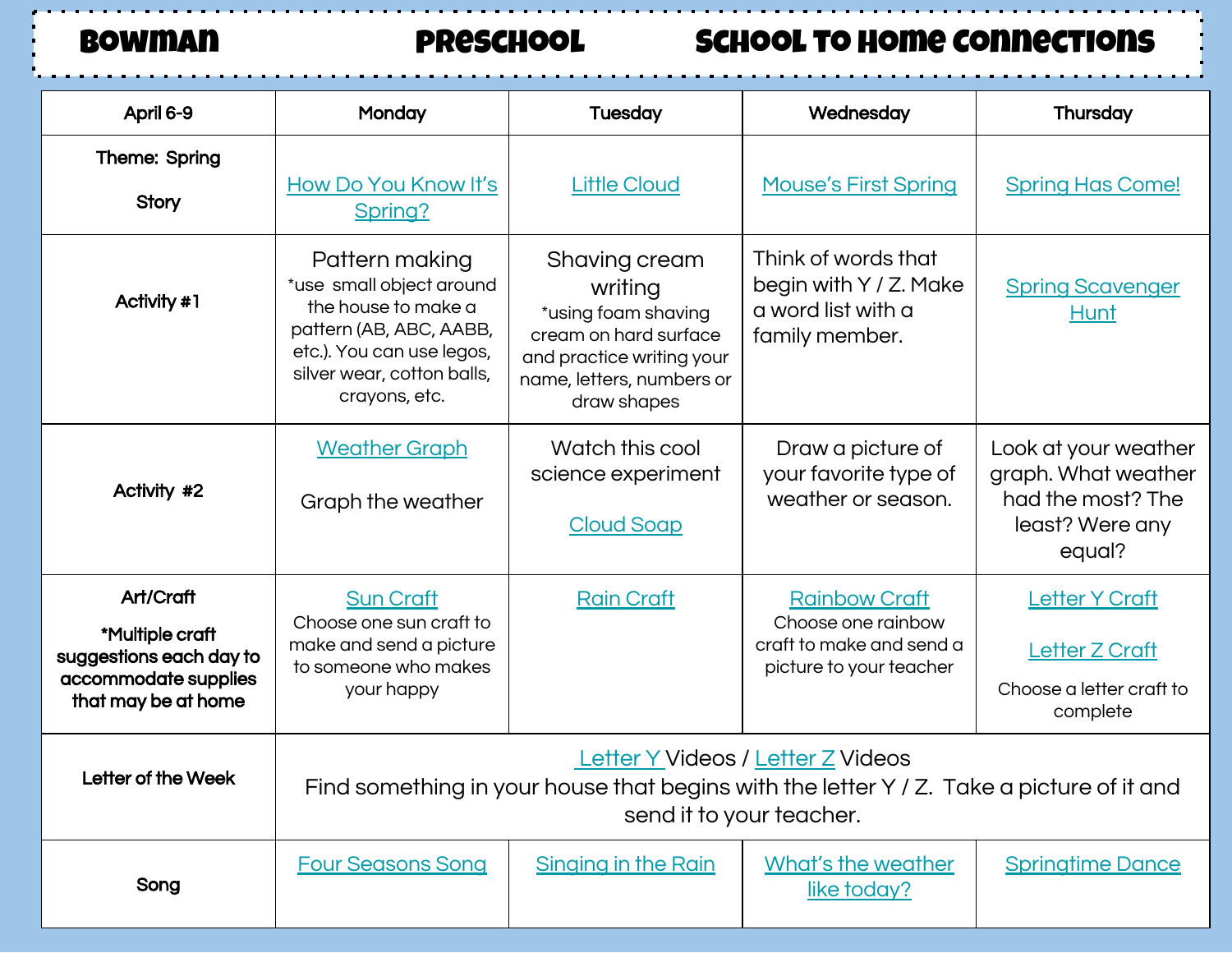# Bowman KINDERGARTEN School to Home Connections

| <b>April 6-10</b>                                                                                                              | Monday                                                                                                                                      | <b>Tuesday</b>                                                                                                                                                               | Wednesday                                                                                                            | Thursday                                                                                                                                               | Friday                                                                                                |
|--------------------------------------------------------------------------------------------------------------------------------|---------------------------------------------------------------------------------------------------------------------------------------------|------------------------------------------------------------------------------------------------------------------------------------------------------------------------------|----------------------------------------------------------------------------------------------------------------------|--------------------------------------------------------------------------------------------------------------------------------------------------------|-------------------------------------------------------------------------------------------------------|
| Literacy<br>10 - 15 minutes Daily<br><b>Theme:</b> Spring                                                                      | Mushroom in the Rain<br>Comprehension<br>Questions                                                                                          | Mushroom in the Rain<br>Comprehension<br>Questions                                                                                                                           | Mushroom in the Rain<br>Comprehension<br>Questions                                                                   | Mushroom in the Rain<br>Comprehension<br>Questions                                                                                                     | Mushroom in the Rain<br>Comprehension<br>Questions                                                    |
| <b>Big Book/Reading</b><br>15 Minutes Daily<br><b>Spring (black and white)</b><br>Read To Self/Someone<br>daily                | <b>Big Book:</b><br>Spring!                                                                                                                 | <b>Big Book:</b><br>Spring!<br>"On" Sight Word Song<br><b>Optional Practice Page:</b><br>"On" Sight Word Practice                                                            | <b>Big Book:</b><br>Spring!<br>"On" Reading Practice<br>Passage                                                      | <b>Big Book:</b><br>Spring!<br>"No" Sight Word Song<br><b>Optional Practice Page:</b><br>"No" Sight Word Practice                                      | <b>Big Book:</b><br>Spring!                                                                           |
| Writing<br><b>Word Study</b><br>10-15 Minutes Daily                                                                            | Writing<br>All About Spring<br><b>Research and Planning</b><br><b>Directions</b><br><b>Spring Brainpop Jr Video</b><br><b>Spring Web</b>    | <b>Word Study</b><br>"Ing" word family<br>ing family.ppt<br>( to watch the ppt click<br>view, then present, then<br>press enter until the end)<br>Practice Page:<br>Optional | Writing<br>All About Spring<br><b>Cover Page Directions</b><br><b>Cover Page</b><br>Or use a blank sheet of<br>paper | <b>Word Study</b><br>"Ing" word family video<br>Song<br>Practice Page:<br>Optional<br>Extension: Write a<br>sentence using one or<br>more "ing" words. | Writing<br>All About Spring<br><b>Page 1 Directions</b><br>Page 1<br>Or use a blank sheet of<br>paper |
| Math<br>15 Minutes Daily<br>*If you are unable to<br>print, please feel free to<br>do these worksheets on<br>a sheet of paper. | <b>Chapter 12: Counting</b><br>on/Counting Back<br><b>School-Home Connection</b><br><b>Math Background Videos</b><br>Practice pages 33 & 34 | <b>Chapter 12: Counting</b><br>on/Counting Back<br>Video:<br>Counting on by 1's<br>Practice pages 36 & 37                                                                    | <b>Chapter 12: Counting</b><br>on/Counting Back<br>Video:<br>Counting on by 1's<br>Practice page 38                  | <b>Chapter 12: Counting</b><br>on/Counting Back<br><b>Story Problem Practice</b>                                                                       | Visit:<br>Happynumbers.com<br>Or<br>Complete Hands on<br>Activity:<br><b>Counting On Game</b>         |
| Handwriting<br>5 Minutes Daily                                                                                                 | lowercase r<br>uppercase R                                                                                                                  | lowercase n<br>uppercase N                                                                                                                                                   | lowercase m<br>uppercase M                                                                                           | lowercase h<br>uppercase H                                                                                                                             | Handwriting<br>practice page<br>Practice Rr, Nn, Mm, Hh                                               |
| <b>Science/SS/ Songs</b><br>Optional                                                                                           | Science/SS<br>Optional<br><b>Social Studies Games</b><br><b>Science Games</b>                                                               | Songs:<br><b>Seasons of the Year</b><br><b>Spring is Here</b>                                                                                                                | <b>Core Value</b><br>Humility<br><b>The Hedgehog</b>                                                                 | The Core Value for April is Humility.<br>Watch a video here to learn about this Core<br>Value.                                                         |                                                                                                       |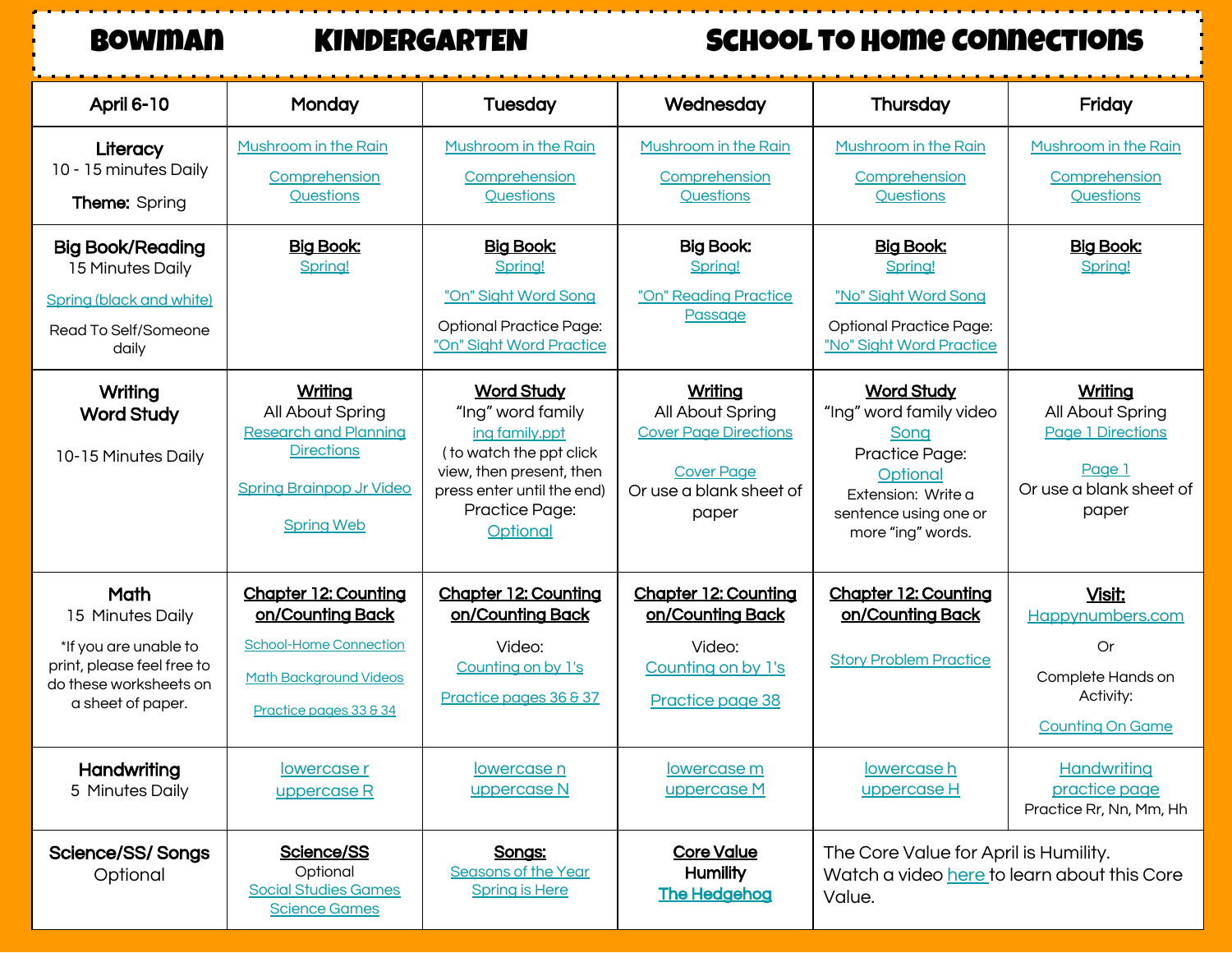# BOWMAN GRADE 1 SCHOOL TO HOME CONNECTIONS

| April 6-10                                                                                                                    | Monday                                                                                                                                                                             | <b>Tuesday</b>                                                                                                                                                                      | Wednesday                                                                                                                                                                   | Thursday                                                                                                                                                                                                                | Friday                                                                                                                                                                |
|-------------------------------------------------------------------------------------------------------------------------------|------------------------------------------------------------------------------------------------------------------------------------------------------------------------------------|-------------------------------------------------------------------------------------------------------------------------------------------------------------------------------------|-----------------------------------------------------------------------------------------------------------------------------------------------------------------------------|-------------------------------------------------------------------------------------------------------------------------------------------------------------------------------------------------------------------------|-----------------------------------------------------------------------------------------------------------------------------------------------------------------------|
| Literacy<br>10 Minutes Daily<br>Theme:<br><b>Exploring Natural</b><br>World                                                   | <b>Recalling Details</b><br><b>Shared Book:</b><br><b>The Dandelion Seed</b><br><b>Read By:</b><br>Mrs. Ferguson<br><b>Response Options:</b><br>$\underline{A}$ or $\underline{B}$ | <b>Making Connections</b><br><b>Shared Book:</b><br><b>This Year's Garden</b><br><b>Read By:</b><br>Mrs. K. Jones<br><b>Response Options:</b><br>$\underline{A}$ or $\underline{B}$ | <b>Finding Facts</b><br><b>Shared Book:</b><br><b>Jack's Garden</b><br><b>Read By:</b><br>Mrs. Sheanshang<br><b>Response Options:</b><br>$\underline{A}$ or $\underline{B}$ | <b>Text Features</b><br><b>Shared Book:</b><br><b>Plant Packages: A</b><br><b>Book about Seeds</b><br><b>Read By:</b><br>Mrs. Meyrose<br><b>Response Options:</b><br>$\underline{A}$ or $\underline{B}$                 | Diagram/Label<br><b>Shared Book:</b><br><b>From Seed to Plant</b><br><b>Read By:</b><br>Mrs. Palmer<br><b>Response Options:</b><br>$\underline{A}$ or $\underline{B}$ |
| Reading<br>15+ Minutes Daily                                                                                                  | Read To Self<br>or<br>Read to Someone                                                                                                                                              | Read To Self<br>or<br>Read to Someone                                                                                                                                               | Read To Self<br>or<br>Read to Someone                                                                                                                                       | Read To Self<br>or<br>Read to Someone                                                                                                                                                                                   | <b>Read To Self</b><br>or<br>Read to Someone                                                                                                                          |
| Writing<br><b>Word Study</b><br>Grammar<br>10 Minutes Daily                                                                   | Writing<br>Journal:<br><b>Ways to Show</b><br><b>Kindness</b><br>Or<br><b>Choice B</b>                                                                                             | <b>Word Study</b><br>Short and Long<br><b>Vowel Review</b><br><b>Video</b><br><b>Practice Options:</b><br>$A$ or $B$                                                                | Writing<br>Opinion:<br>What do you like<br>better rain or snow?<br>Or<br><b>Choice B</b>                                                                                    | <b>Word Study</b><br>Short and Long<br><b>Vowel Review</b><br>Song<br><b>Practice Options:</b><br>$\underline{A}$ or $\underline{B}$                                                                                    | Writing<br>Make a list of 10<br>words associated<br>with the month of<br>April<br><b>Or</b><br>Choice B                                                               |
| Math<br>25 Minutes Daily<br>120 Chart<br><b>Access Paper Base</b><br><b>Ten Blocks to use</b><br>with this week's<br>lessons. | Chapter 13<br>Double Digit Addition<br>without<br>Regrouping<br>Video Lesson 1.a<br>Video Lesson 1.b<br><b>Practice Page</b>                                                       | Chapter 13<br>Double Digit Addition<br>with<br>Regrouping<br>Video Lesson 2.a<br>Video Lesson 2.b<br><b>Practice Page</b>                                                           | Chapter 13<br>Double Digit Addition<br>w/ and w/o Regrouping<br>Video Lesson 2.c<br>Video Lesson 2.d<br><b>Practice Page</b>                                                | <b>Review Day</b><br>Double Digit Addition<br>(Check with 120 Chart)<br>Video Lesson 2.e<br><b>Video Lesson 2.f</b><br>Practice pages from<br>M-W can be utilized to<br>firm up adding 2-digit<br>numbers or look here. | <b>Math Fact Frenzy</b><br>Practice math facts<br>with a family<br>member or visit<br>www.xtramath.org<br>Or practice adding 3<br>numbers.                            |
| <b>Science/SS</b><br>Optional                                                                                                 | How does a seed grow?<br>https://www.youtube.c<br>om/watch?v=tkFPyue5<br>X3Q                                                                                                       | Take a nature walk in<br>your backyard. Draw a<br>picture of what you see.<br><b>Recording page</b>                                                                                 | <b>Core Value</b><br>Humility<br><b>The Hedgehog</b>                                                                                                                        | The Core Value for April is Humility.<br>Watch a video here to learn about this Core<br>Value.                                                                                                                          |                                                                                                                                                                       |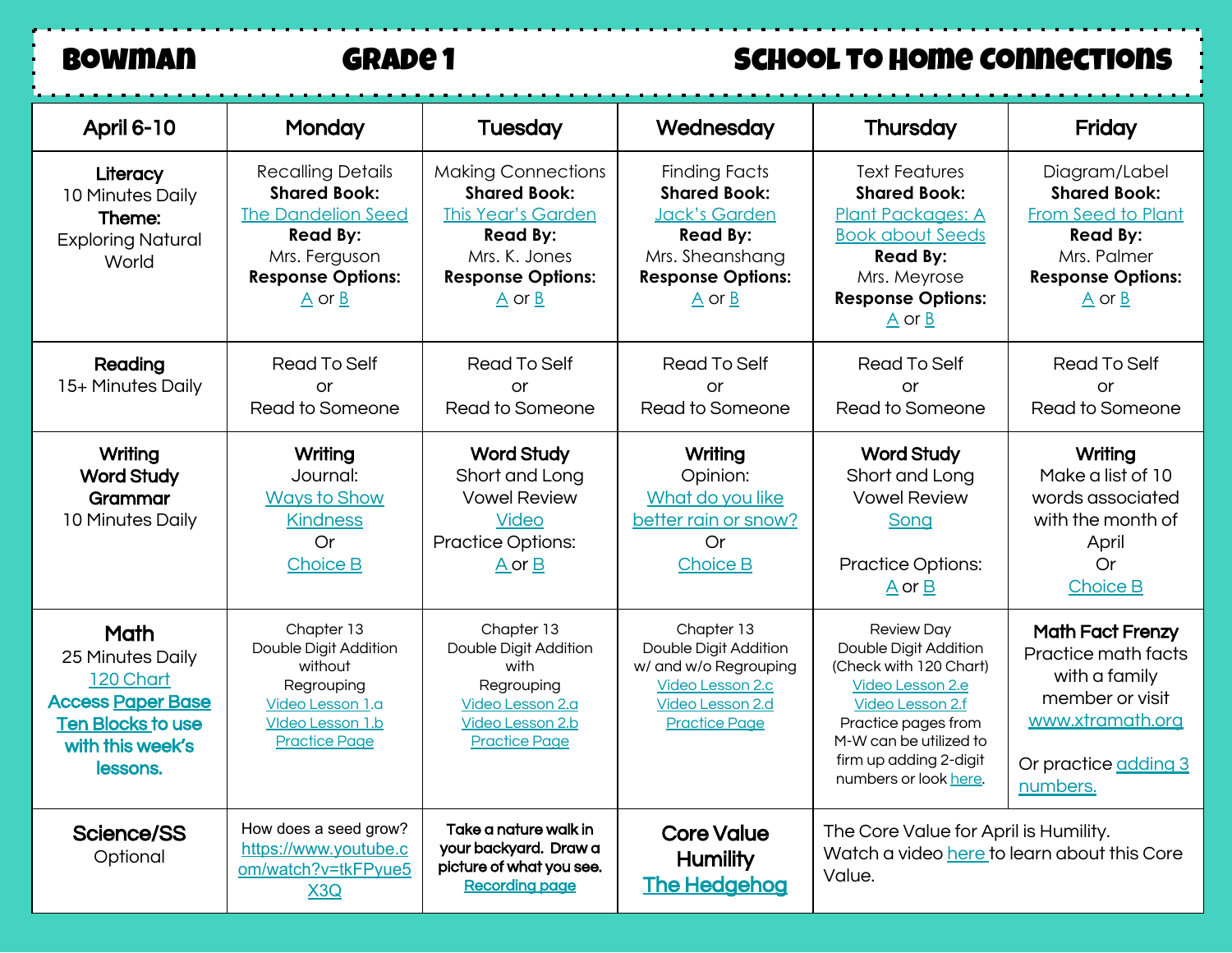| <b>BOWMAN</b>                                                                                                                                                   | <b>GRADE 2</b>                                                                                                                                                                                                                                                                                                       |                                                                                                                                                                                                                                                                                                                                                     | <b>SCHOOL TO HOME CONNECTIONS</b>                                                                                                                                                                                                                                                          |                                                                                                                                                                                                                                                                |                                                                                                                                                                                                                                   |
|-----------------------------------------------------------------------------------------------------------------------------------------------------------------|----------------------------------------------------------------------------------------------------------------------------------------------------------------------------------------------------------------------------------------------------------------------------------------------------------------------|-----------------------------------------------------------------------------------------------------------------------------------------------------------------------------------------------------------------------------------------------------------------------------------------------------------------------------------------------------|--------------------------------------------------------------------------------------------------------------------------------------------------------------------------------------------------------------------------------------------------------------------------------------------|----------------------------------------------------------------------------------------------------------------------------------------------------------------------------------------------------------------------------------------------------------------|-----------------------------------------------------------------------------------------------------------------------------------------------------------------------------------------------------------------------------------|
| <b>April 6-10</b>                                                                                                                                               | Monday                                                                                                                                                                                                                                                                                                               | <b>Tuesday</b>                                                                                                                                                                                                                                                                                                                                      | Wednesday                                                                                                                                                                                                                                                                                  | Thursday                                                                                                                                                                                                                                                       | Friday                                                                                                                                                                                                                            |
| Literacy<br>10+ minutes daily<br>Theme:<br><b>Exploring Natural</b><br>World: Birds                                                                             | Poetry<br><b>Shared Book:</b><br><b>The Barn Owls</b><br><b>Read By:</b><br>Mrs. Bickford<br><b>Response Options:</b><br>$\underline{A}$ or $\underline{B}$                                                                                                                                                          | <b>Fact Finding</b><br><b>Shared Book:</b><br>White Owl, Barn Owl<br><b>Read By:</b><br>Mrs. Tepe<br><b>Response Options:</b><br>$\underline{A}$ or $\underline{B}$                                                                                                                                                                                 | Recalling Facts<br><b>Shared Book:</b><br><b>Feathers: Not Just for Flying</b><br><b>Read By:</b><br>Mrs. Lonneman<br><b>Response Options:</b><br>$\underline{A}$ or $\underline{B}$                                                                                                       | NF Inquiry<br>Shared Book:<br><b>Bird Talk: What Birds are</b><br>Saying and Why<br><b>Read By:</b><br><b>Miss Garlock</b><br><b>Response Options:</b><br>$\underline{A}$ or $\underline{B}$                                                                   | Retelling Events<br><b>Shared Book:</b><br><b>Rainbow Crow</b><br><b>Read By:</b><br>Mrs. Jacobs<br><b>Response Options:</b><br>$\underline{A}$ or $\underline{B}$                                                                |
| Reading<br>15+ Minutes Daily                                                                                                                                    | <b>Read To Self</b><br><b>or</b><br>Read to Someone                                                                                                                                                                                                                                                                  | Read To Self<br><b>or</b><br>Read to Someone                                                                                                                                                                                                                                                                                                        | Read To Self<br>or<br>Read to Someone                                                                                                                                                                                                                                                      | <b>Read To Self</b><br><b>or</b><br>Read to Someone                                                                                                                                                                                                            | <b>Read To Self</b><br>or<br>Read to Someone                                                                                                                                                                                      |
| Writing<br><b>Word Study</b><br>Grammar<br>15+ Minutes Daily                                                                                                    | <b>Opinion Writing</b><br>Watch: What is an Opinion?<br>Write: Pizza or Chicken<br><b>Nuggets: Write a Strong</b><br><b>Opinion Statement</b><br>Or<br><b>Choice B</b>                                                                                                                                               | Word Study<br>Watch: Homonyms<br>Game: Matching<br><b>Homonyms</b><br>Or<br><b>Choice B</b>                                                                                                                                                                                                                                                         | <b>Opinion Writing</b><br>Watch: How to Choose a<br><b>Topic For Opinion Writing</b><br>Write: Who is the Best<br>Superhero?<br>Or<br>Choice B                                                                                                                                             | Word Study<br><b>High Frequency Words:</b><br>able, always, carry,<br>catch, close, view<br>Choice: Word Study<br><b>Menu Board Activities</b><br><b>List of All 2nd Grade HFW</b>                                                                             | <b>Opinion Writing</b><br>Watch: Opinion:<br><b>Brainstorming My Ideas for</b><br><b>Writing</b><br>Write: What is the Best Kind<br>of Technology to Use?<br>Or<br>Choice B                                                       |
| Math<br>20+ Minutes Daily<br><b>Focus: Money</b><br>Materials: coins, bills<br>Resources: Printable<br>money<br><b>Optional Practice:</b><br>Math WB pgs: 23-44 | Chapter 11<br><b>Identifying and Counting</b><br>Coins<br><b>Video Lesson</b><br><b>Video Lesson</b><br><b>Counting Coins Song</b><br>Practice Page: A and/or B<br>Hands on learning: Using a<br>group of coins, give the<br>name/value of each coin. Sort<br>coins by name/value. Then,<br>practice counting coins. | Chapter 11<br><b>Counting Bills and Coins</b><br><b>Writing Amounts of Money</b><br><b>Video Lesson</b><br>Practice Page: $\underline{A}$ and/or $\underline{B}$<br>Optional: WB pgs. 23-34<br>Hands on Learning: Gather<br>small collection of coins to<br>count. Count paper money<br>from a game or real bills.<br><b>Money Spinner Practice</b> | Chapter 11<br><b>Comparing Amounts of</b><br>Money<br><b>Video Lesson</b><br>Practice Page: A and/or B<br>Optional: WB pgs 35-38<br>Hands on Learning: Lay out 2-3<br>sets of coins/bills, count and<br>see which group has the most,<br>the least?<br>Math Game: I Have Who<br><u>Has</u> | Chapter 11<br><b>Real-World Money</b><br><b>Problems</b><br><b>Video Lesson</b><br>Practice Page: A and/or B<br>Optional: WB pgs 39-42<br>Hands on Learning: Create a<br>small store with price tags at<br>home. Practice giving exact<br>change to customers. | <b>Math Fact Frenzy</b><br>Practice math facts with<br>a family member or visit<br>www.xtramath.org.<br>www.freckle.com, or<br>www.happynumbers.com<br><b>Add/Sub Regrouping</b><br><b>Friday Review:</b><br><b>Practice Page</b> |
| <b>Science/SS</b><br>Optional                                                                                                                                   | <b>Habitats of Living Things</b><br>Watch What is a Habitat<br><b>Do:</b> Pick an animal or a plant.<br>Think about its habitat. Draw the<br>habitat and list features of the                                                                                                                                        | Take a nature walk in<br>your backyard. Draw a<br>picture of what you see.<br><b>Recording page</b>                                                                                                                                                                                                                                                 | <b>Core Value</b><br><b>Humility</b><br><b>The Hedgehog</b>                                                                                                                                                                                                                                | The Core Value for April is Humility.<br>Watch a video here to learn about this Core<br>Value.                                                                                                                                                                 |                                                                                                                                                                                                                                   |

[habitat around it.](https://drive.google.com/file/d/1zClcEzE6iynLwcd3jNGSuuNonnskmA7l/view?usp=sharing)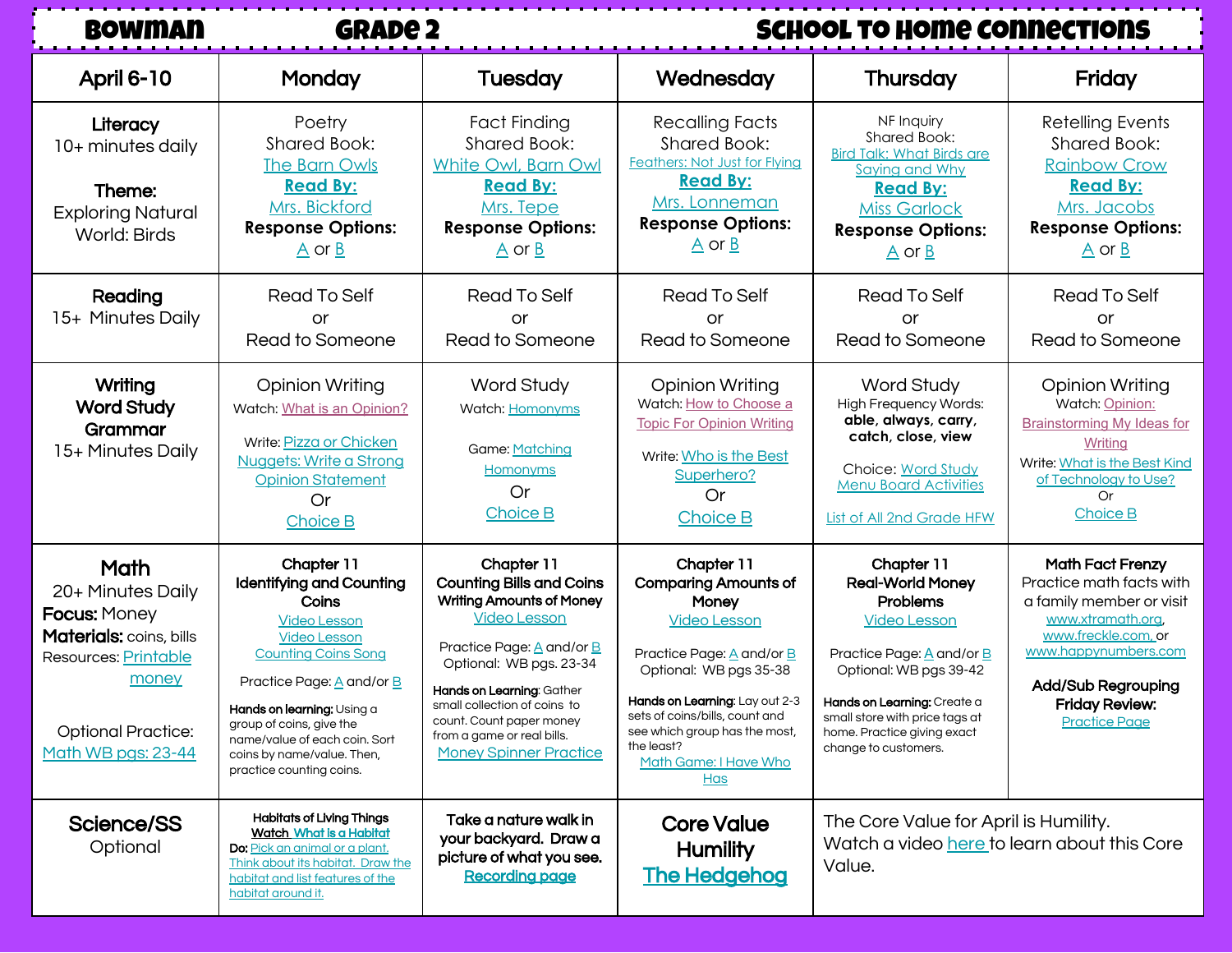## BOWMAN SPECIALS SCHOOL TO HOME CONNECTIONS

| <b>April 6-10</b>                                                                                             | Complete one activity from each of the special areas and then<br>complete the form at the bottom or HERE.                      |                                                                                                                                                                                                                                                   |                                                                                                                                                                                                                                             |                                                                                                                    |                                                                                                                                              |
|---------------------------------------------------------------------------------------------------------------|--------------------------------------------------------------------------------------------------------------------------------|---------------------------------------------------------------------------------------------------------------------------------------------------------------------------------------------------------------------------------------------------|---------------------------------------------------------------------------------------------------------------------------------------------------------------------------------------------------------------------------------------------|--------------------------------------------------------------------------------------------------------------------|----------------------------------------------------------------------------------------------------------------------------------------------|
| Art<br>mele.beth@lebano<br>nschools.org<br>Office Hours<br>$3-5$                                              | Drawing:<br>Have someone draw a<br>couple lines on your<br>paper. You now have to<br>finish the drawing. What<br>can you make? | Painting:<br>Find a flower, an acorn,<br>a pinecone, a leaf. Look<br>really closely at it. Paint<br>a picture of what it looks<br>like close up. If you<br>need inspiration, look at<br>Georgia O'Keeffe.                                         | Sculpture:<br>Let's put the toilet paper<br>(or paper towel) tubes to<br>use! Only using the<br>tubes, make a sculpture.<br>You can cut them, but<br>you can only use tubes!                                                                | Fiber:<br>Paper cup weaving!<br>This is going to be a<br>challenge, but I know<br>some of you are ready<br>for it! | Architecture:<br>Instead of building 3-D<br>with your legos, try to<br>make a 2-D mural of<br>legos instead.                                 |
| <b>Music</b><br>hutchinson.heath<br>er@lebanonschool<br><u>s.org</u><br>Office Hours<br>9:15-10:15<br>$4 - 5$ | Singing:<br>Go to this link called<br>Barefoot Books. Read<br>and sing along with the<br>book Over In The<br>Meadow            | Listening:<br>Listen to the piece called<br>The Typewriter<br>A typewriter was what<br>we used before<br>computers. Is the music<br>fast or slow? Using a<br>beat bear of stuffed<br>animal,, show the steady<br>beat as you listen and<br>watch. | Create:<br>The percussion family is<br>made of woods,<br>shakers, metals and<br>drums. Look around<br>your house and find<br>things that you could use<br>at home to make these<br>sounds. I would love<br>to see what you came up<br>with. | Move:<br>This Popcorn activity I<br>posted on our Facebook<br>page. Let's do it again!!                            | Free Choice:<br>Come up with your own<br>music activity!                                                                                     |
| <b>PE</b><br><u>rehberg.tyna@leb</u><br>anonschools.org<br>Office Hours<br>$12 - 1$<br>$5-6$                  | Go for a walk or bike<br>ride.                                                                                                 | Work on overhand<br>throwing. Remember to<br>step with your opposite<br>foot!<br>グリハハバ                                                                                                                                                            | Practice your locomotor<br>movements. Skip, hop,<br>jump, gallop, slide.                                                                                                                                                                    | Create an obstacle<br>course inside or outside.                                                                    | <b>FREE CHOICE</b><br>Move in a way that gets<br>your heart beating<br>faster, makes you warm<br>or sweaty and gets you<br>breathing faster. |
| <b>Exit Ticket:</b><br>Fill out one per student<br>for the week for 1st and<br>2nd Grade                      | <b>Exit Ticket</b><br>Ticket                                                                                                   |                                                                                                                                                                                                                                                   | Wash your hands.                                                                                                                                                                                                                            |                                                                                                                    | Tie your shoes.                                                                                                                              |